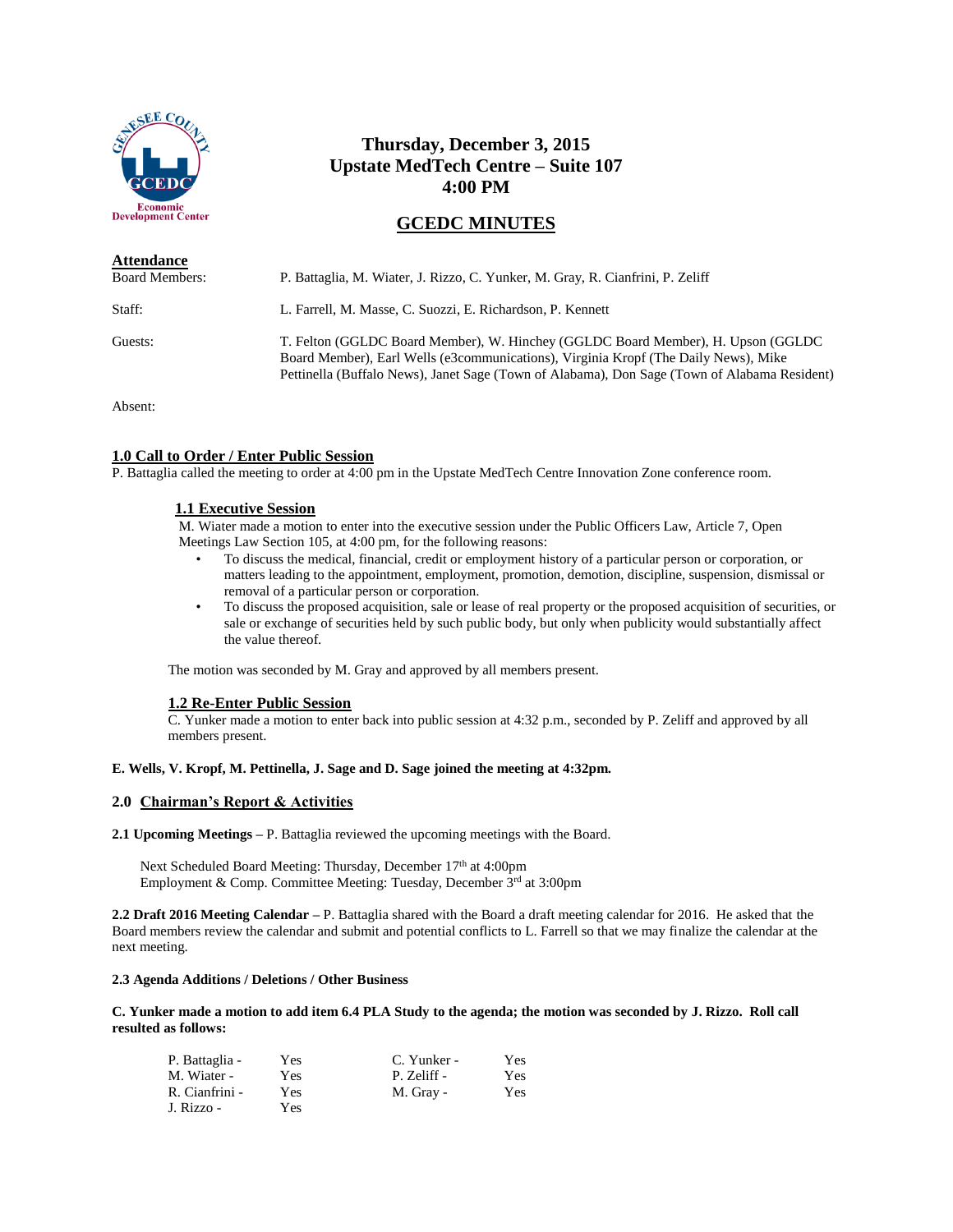**The item was approved as presented.**

#### **2.4 October 29, 2015 Minutes**

**C. Yunker made a motion to approve the October 29, 2015 Minutes; the motion was seconded by M. Gray. Roll call resulted as follows:**

| P. Battaglia - | Yes  | C. Yunker - | Yes |
|----------------|------|-------------|-----|
| M. Wiater -    | Yes. | P. Zeliff - | Yes |
| R. Cianfrini - | Yes  | M. Gray -   | Yes |
| J. Rizzo -     | Yes  |             |     |

**The item was approved as presented.**

#### **3.0 Report of Management**

**3.1 2015 Year End Results –** M. Masse shared with the Board the 2015 results as compared to the agency goals are as follows:

- 1. Capital / business investment goal of \$35 million.
	- a. **2015 actual amount was \$54 million.**
- 2. Job creation goal of 205 pledged jobs.
	- a. **2015 actual amount was 179 jobs pledged to be created.**
- 3. Achieve the GCEDC 2015 budget from a bottom line financial operation performance (EBITDA) standpoint.
	- a. **It is projected that the GCEDC will exceed the 2015 budget from a bottom line standpoint. Detailed financial statements focusing on budget vs. actual comparisons and variations are reviewed with the Audit & Finance Committee on a monthly basis. Explanations are provided for any line items that are significantly over budget**.
- 4. Advance STAMP's development:
	- a. Funding:
		- i. Ensure "Track 1 Infrastructure funding (\$33M)" is readopted in the 2015-2016 NYS budget
			- 1. **Amount was readopted.**
		- ii. Secure funding, including access to some or all of the \$33M, to advance critical development activities thereby improving timelines and site readiness.
			- 1. **\$5 million dollars approved at 11/19/15 ESD Board meeting.**
	- b. Shovel ready status:
		- i. Land acquisition/site control: make progress in acquiring the remaining real estate at the site.
			- 1. **Have acquired 198 acres in 2015 bringing total acreage to 1,071 acres owned.**
		- ii. Advance the planning activities for infrastructure deployment: water/sewer engineering activities, permitting and approvals; electric infrastructure engineering studies; demolition and site prep of select land parcels; make progress advancing the environmental permitting processes (wetlands permitting), working with US Army Corp of Engineers (USACE) and NYS Department of Environmental Conservation (NYSDEC), with the goal of proceeding in the permitting process to Public Notice.
			- 1. **Started the design and engineering for the route analysis for the offsite sewer project, authorized the completion of the SIS study with National Grid, have completed a pre demolition asbestos survey on one parcel, have completed the Public Notice period of the permitting process.**
		- iii. Evaluate and apply as appropriate for NYS "Shovel Ready Site Certification".
			- 1. **In process as we complete the necessary design and engineering for the necessary on site and off site infrastructure to service potential tenants needs.**
	- **c.** Business Development: Continue active sales and marketing activities to attract companies to the campus.
		- **1. Were successful in attracting the first tenant to STAMP in 1366 Technologies.**
- 5. Advance Ag Park Phase II development via infrastructure enhancements: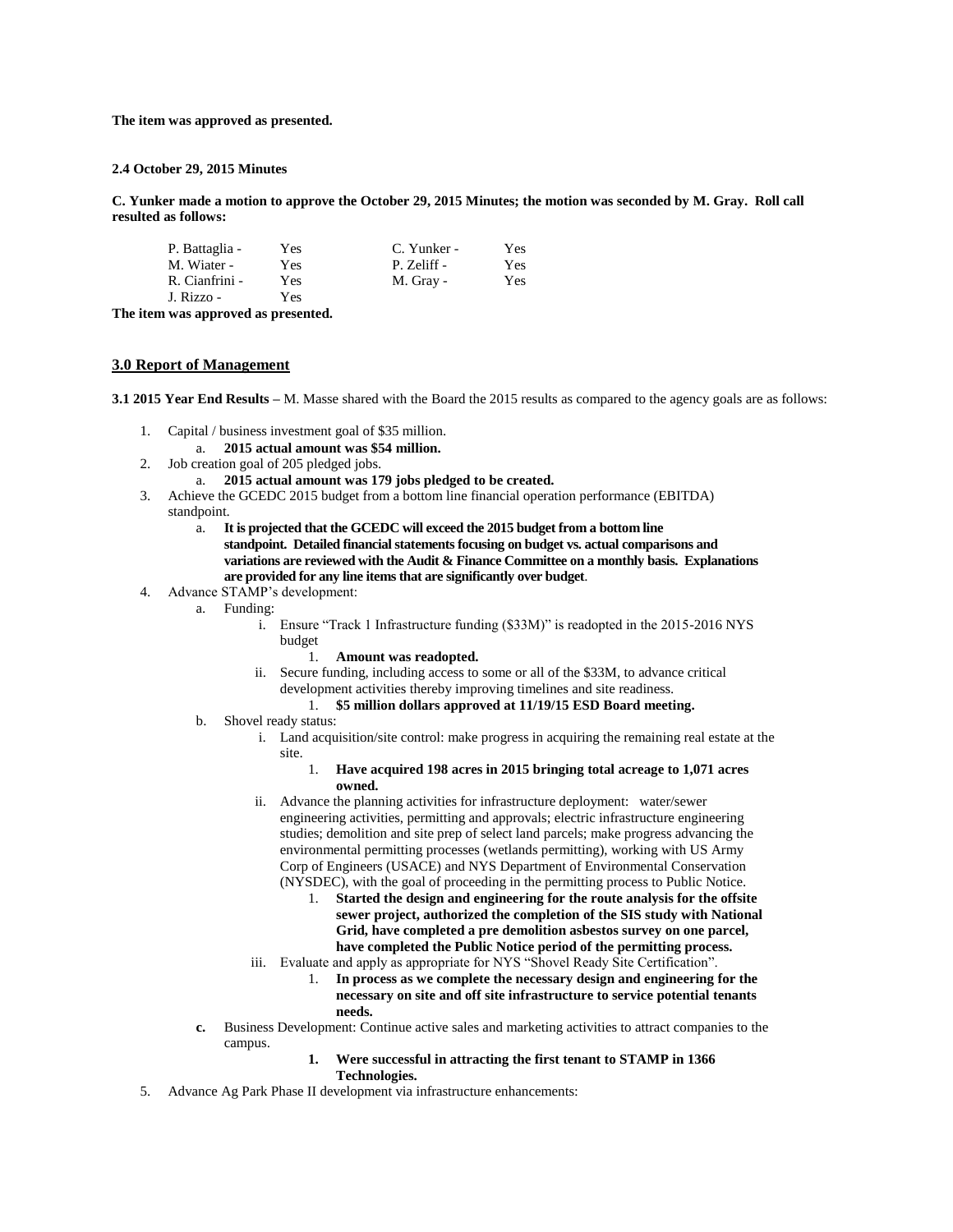- a. Extension of water line along new access road. **Did not complete in 2015, however applied for a Consolidated Funding Award to help cover the cost of this utility extension, expect to hear on awarding of his in December 2015.**
- b. Extension of sewer line along new access road. **Did not complete in 2015, however applied for a Consolidated Funding Award to help cover the cost of this utility extension, expect to hear on awarding of his in December 2015.**
- c. Extension of electric, including utility poles, along new access road. **National Grid completed the extension of the utility poles along the new access road.**
- d. Seek a budget modification from existing EDA grant to enable some of the infrastructure extensions reflected above. **EDA denied the budget modification.**
- 6. Bring LeRoy shovel ready "greenfield" development project to a "GO"/"NO GO" decision.
	- a. Gas supply availability to support site development. **Received base information on upgrade necessary, more work is needed to determine what the potential upgrades will need to be along with the amount of gas that can be provided.**
	- b. Economics (development cost of infrastructure and funding availability). **Worked with the Town's of LeRoy and Bergen on the America's Best Communities grant application that could award monies to help cover the cost of the engineering for the gas line and supply issues but could also potentially help cover the cost of the upgrades.**
- 7. Enhance GCEDC's municipal outreach program. Develop presentation and messaging for county and regional stakeholders with a particular focus on engagement of (visits with) municipalities and school districts.
	- **a. The GCEDC continued to enhance the agencies municipal outreach strategy in 2015. Multiple meetings with key municipal and school officials took place throughout the year. Continued strategy integration with Genesee County was realized in 2015 including continued collaboration with the County Legislature, County Manager and Assistant Manager, County Water Resources Board, the Office for the Aging, County Department of Transportation, Planning Department, and County Parks and Recreation Department. Public presentations included the GCEDC's Annual Meeting, annual update to the Legislature, County Comprehensive Plan Economic Development Focus Group presentation, and the annual tax base analysis that was enhanced through a built-out analysis outlining the additional new square feet GCEDC projects added to the tax base over the past decade. Major achievements and strategy implementation with local municipalities included the Batavia Pathway to Prosperity strategic PILOT Increment Financing (PIF) strategy formulation aimed at redeveloping the Batavia Opportunity Area; America's Best Communities grant competition that brought Bergen and LeRoy together to formulate a common pro-business/ pro-growth strategy; Town of Pembroke and Village of Corfu engagement to further infrastructure and business attraction at the Buffalo East Tech Park; continued engagement with the Town of Batavia on the Genesee Valley Agri-Business Park, Med and Tech Park/ MedTech Centre/ Innovation Zone; and the Town of Alabama with regard to the first tenant of the STAMP site, 1366 Technologies. Local college and primary/secondary school engagement has yielded many new opportunities for residents of all ages including a new Associate Degree in Nanotechnology jointly offered from Genesee Community College and Erie Community College; a new college pathway in nanotechnology offered at the WNY Tech Academy; new STEM career awareness programing at Oakfield-Alabama; a new multi-regional Mechatronics Training Course to assist local companies; as well as a new CNC Machining course that will be offered at the Genesee Valley Educational Partnership this coming year.**

**3.2 Procurement Lobbying Law –** L. Farrell gave an overview of the NYS Procurement Lobbying Law with the Board considering the Agency is moving closer to releasing RFP's (Request For Proposal) for STAMP. The Procurement Lobbying Law regulates attempts to influence state and local Governmental Entity procurement contracts. It is helpful to know your responsibilities as a Board if you are contacted by someone who is trying to submit a procurement contract.

## **4.0 Audit & Finance Committee**

C. Yunker shared that the Audit & Finance Committee met on December 1, 2015 and discussed the following items.

**4.1 October 2015 Financial Statements –** C. Yunker shared the Agency collected a \$169K project participation fee from OATKA in October. In addition, reserved cash decreased due to a \$125K loan disbursement to PW Minor in October. L. Farrell noted all expenditures are in line with the budget, except as noted.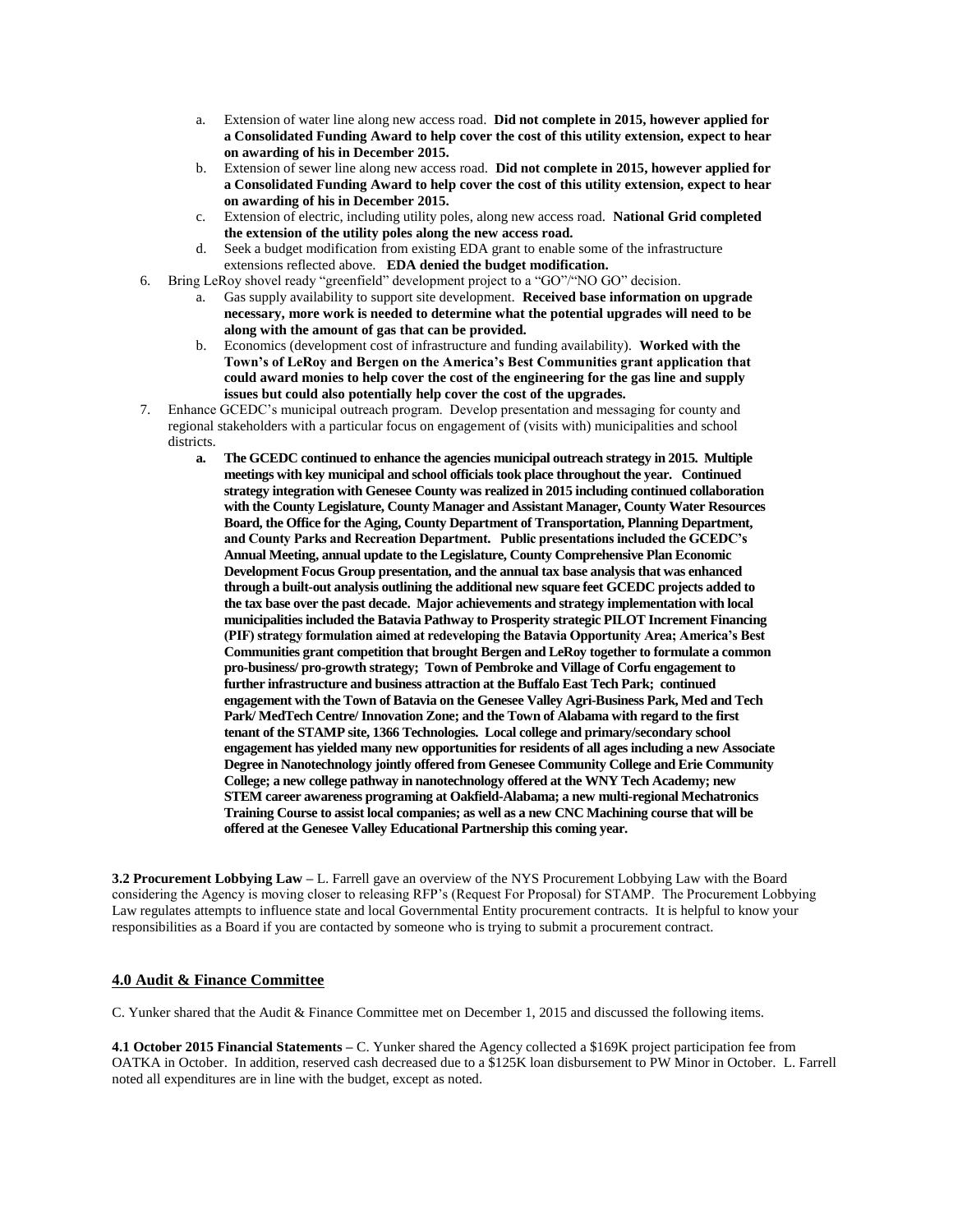C. Yunker shared that the Audit & Finance Committee recommends approval of the October 2015 Financial Statements.

**C. Yunker made a motion to approve the October 2015 Financial Statements; the motion was seconded by P. Zeliff. Roll call resulted as follows:**

| P. Battaglia - | Yes | C. Yunker - | Yes |
|----------------|-----|-------------|-----|
| M. Wiater -    | Yes | P. Zeliff - | Yes |
| R. Cianfrini - | Yes | M. Gray -   | Yes |
| J. Rizzo -     | Yes |             |     |

**The item was approved as presented.**

**4.2 2016 Insurance Renewal –** C. Yunker shared that the property, general liability and umbrella proposal was an increase of approx. 5% from last year. This increase remains within the budget for 2016. The worker's compensation proposal was a decrease from last year.

C. Yunker shared that the Audit & Finance Committee recommends approval of the 2016 Insurance Renewal.

M. Wiater asked why the terrorism premium was asterisked in the meeting materials.

C. Yunker explained that the Committee had a discussion about what the terrorism premium actually covered. The premium does not pertain to any events that the Committee could foresee in the County. The Committee decided to strike it from the policy.

P. Battaglia added that the insurance broker advised the Committee that it probably would not serve us well to continue that coverage. There are specific requirements in order for something to qualify under that coverage and any potential damages could be covered under other sections of the policy.

#### **C. Yunker made a motion to approve the 2016 Insurance Renewal; the motion was seconded by P. Zeliff. Roll call resulted as follows:**

| P. Battaglia - | Yes | C. Yunker - | Yes |
|----------------|-----|-------------|-----|
| M. Wiater -    | Yes | P. Zeliff - | Yes |
| R. Cianfrini - | Yes | M. Gray -   | Yes |
| J. Rizzo -     | Yes |             |     |

**The item was approved as presented.**

**4.3 GCEDC 2015 Audit Services Agreement –** C. Yunker shared that the proposal was a less than 2% increase to \$10,600. This includes a \$9,000 fee for the GCEDC audit and a \$1,600 fee for a single audit if applicable.

C .Yunker shared that the Audit & Finance Committee recommends approval of the 2015 Audit Services Agreement with Mostert, Manzanero & Scott, LLC for \$10,600.

**C. Yunker made a motion to approve the 2015 Audit Services Agreement with Mostert, Manzanero & Scott, LLC for \$10,600; the motion was seconded by M. Gray. Roll call resulted as follows:**

| P. Battaglia - | Yes | C. Yunker - | Yes |
|----------------|-----|-------------|-----|
| M. Wiater -    | Yes | P. Zeliff - | Yes |
| R. Cianfrini - | Yes | M. Gray -   | Yes |
| J. Rizzo -     | Yes |             |     |

**The item was approved as presented.**

**4.4 Land Dedication to Town of Bergen –** C. Yunker shared that land dedication is an extension of Apple Tree Avenue and squares up the parcel.

C. Yunker shared that the Audit & Finance Committee recommends approval of the land dedication to the Town of Bergen at Apple Tree Acres.

**C. Yunker made a motion to approve the Land Dedication to the Town of Bergen at Apple Tree Acres; the motion was seconded by M. Wiater. Roll call resulted as follows:**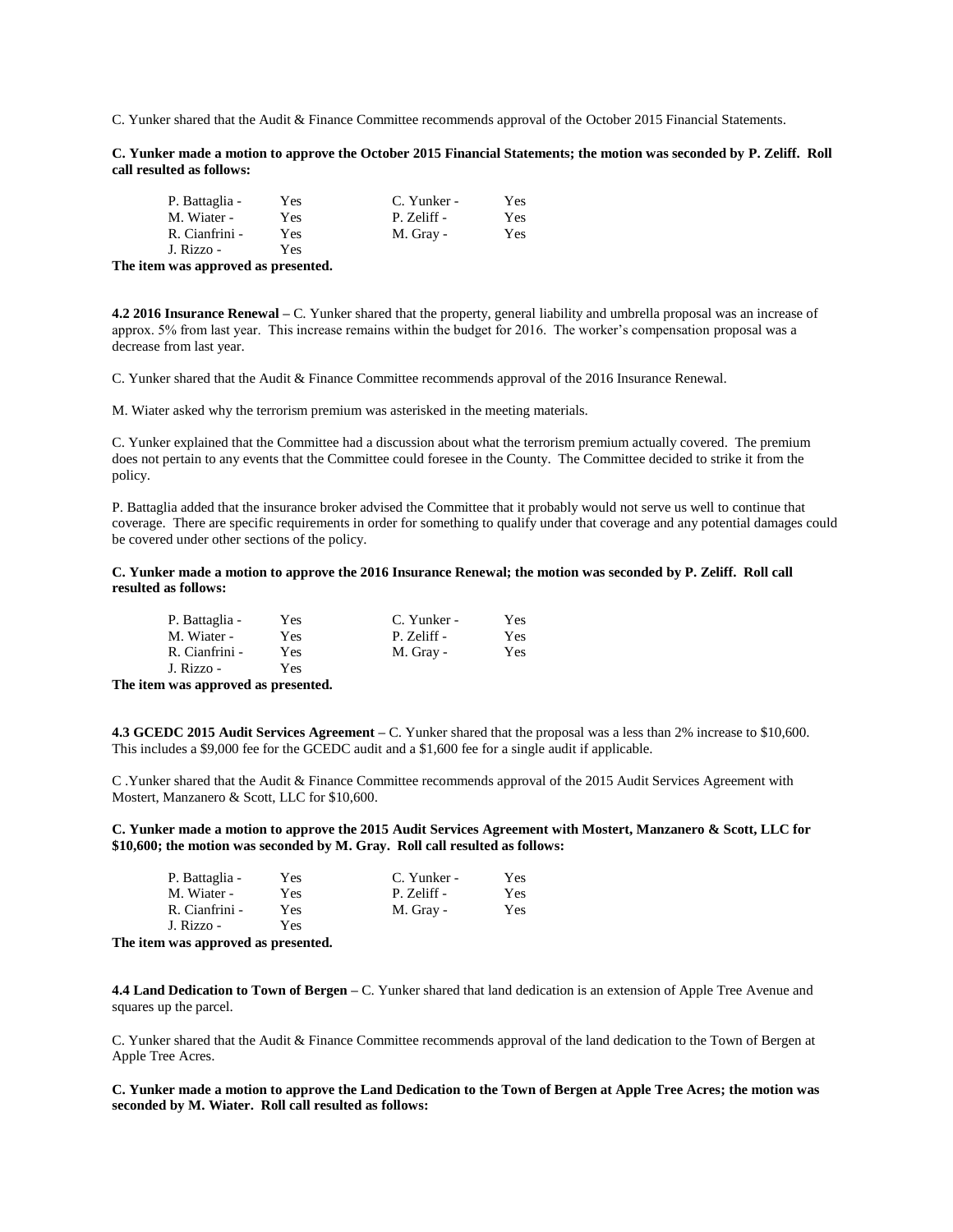| P. Battaglia - | Yes  | C. Yunker - | Yes |
|----------------|------|-------------|-----|
| M. Wiater -    | Yes. | P. Zeliff - | Yes |
| R. Cianfrini - | Yes  | M. Gray -   | Yes |
| J. Rizzo -     | Yes. |             |     |

**The item was approved as presented.**

## **5.0 Governance & Nominating Committee**

**5.1 Nothing at this time.**

## **6.0 STAMP Committee**

P. Zeliff shared that the STAMP Committee met on November 24, 2015 and discussed the following items.

**6.1 ESD \$5M Award Update –** P. Zeliff shared that Empire State Development (ESD) approved the \$5M budget on November 19,2015 to enable Project Eagle to break ground in April or May 2016. The next step is to hold a public hearing, which is currently scheduled for December 15, 2015. That would be the final approval necessary to release the funds. Once the Agency has final approval, it can begin to draw down on the line of credit and start moving forward with preparation for Project Eagle.

**6.2 Reimbursement Agreement with Town of Alabama –** P. Zeliff shared that the reimbursement agreement addresses the Town of Alabama's costs in furthering the STAMP project. The agreement states that the GCEDC agrees to reimburse the Town of reasonable and appropriate expenses for professional services provided by Wendel Company, Mark Boylan, Esq. and the Town Planning Board, relating to processing the development of the STAMP site. This agreement was drafted by Phillips Lytle.

P. Zeliff shared that the STAMP Committee recommends approval of the Reimbursement Agreement with the Town of Alabama for an amount not to exceed \$247,000.

M. Wiater asked if this was a new agreement, separate from the agreement the Agency had in place with the Town to pay past legal services expenses.

P. Zeliff shared that this is a new agreement.

M. Wiater pointed out that in this agreement it states under Section 3 Reimbursement Process, that each request for payment shall contain a certification that the Town has carefully reviewed the accompanying invoices and that the invoices are accurate as to the hours and work performed. Will the invoices we will be receiving in the future contain more detail than in the past?

P. Zeliff explained that we may not be receiving more detailed invoices going forward given the fact that there may be confidential information contained in the invoices that Mark Boylan will be submitting to the Town. However, the Town will be certifying that the Town has reviewed the invoices prior to the request for payment.

**P. Zeliff made a motion to approve the Reimbursement Agreement with the Town of Alabama for an amount not to exceed \$247,000; the motion was seconded by R. Cianfrini. Roll call resulted as follows:**

| P. Battaglia - | Yes  | C. Yunker - | Yes |
|----------------|------|-------------|-----|
| M. Wiater -    | Yes. | P. Zeliff - | Yes |
| R. Cianfrini - | Yes  | M. Gray -   | Yes |
| J. Rizzo -     | Yes  |             |     |

**The item was approved as presented.**

**6.3 STAMP Construction Legal Services Agreement –** P. Zeliff shared that this agreement is to provide the Agency with legal services during the construction period related to the STAMP project. The Agency issued in RFP for these legal services and received proposal from three different firms. These proposals were reviewed at the STAMP Committee meeting. The Committee requested further information related to their proposed budget estimates. Two of the firms were asked for clarification of their budget estimates. Phillips Lytle proposed a not to exceed \$37,375 for the defined scope of work through December 31, 2016. Harris Beach came in significantly higher.